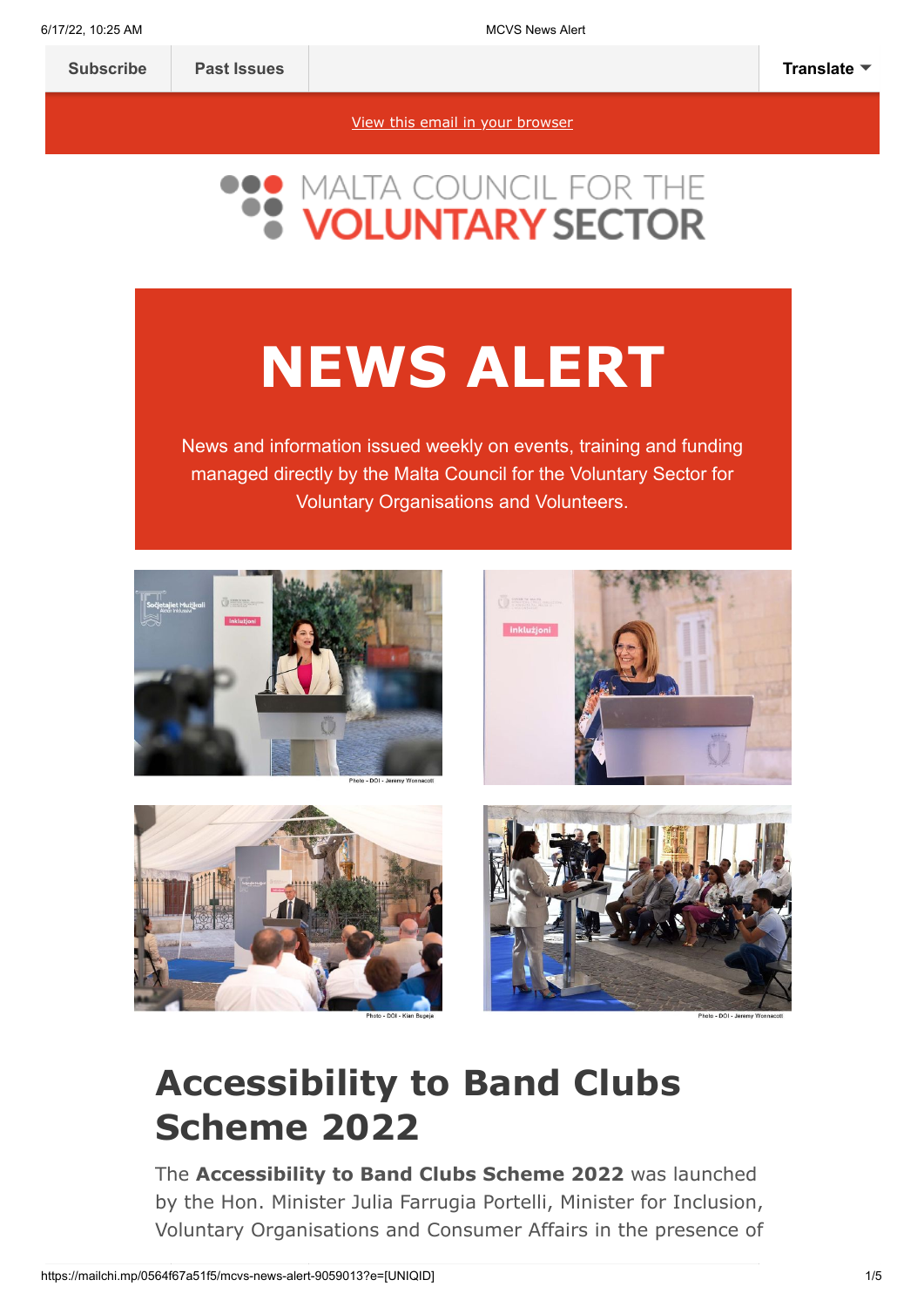Sector.

The aim of the Scheme is for to support Band clubs which have a fundamental role in the development of cultural and social activities in Malta and which are key stakeholder in the voluntary sector with a myriad of persons allocating their free time in the organisation of feasts in our localities as well as the organisation of substantial activities organised throughout the year. For this reason, the Ministry for Inclusion, Voluntary Organisations and Consumer Rights launched this scheme with the specific aim of increasing inclusion in band clubs. The scheme encourages band clubs to implement projects that facilitate accessibility and increase participation of persons with disability within them.

In this regard, Government is allocating €100,000 for this scheme. Each applicant band club may benefit from a maximum of €10,000 for its project.

The application form is accessible in both Maltese and English and can be accessed through:

#### **<https://vofunding.org.mt/funds/111>**

Applications are to be submitted online by **Friday 29th July 2022**.

Applications received after this deadline will not be considered.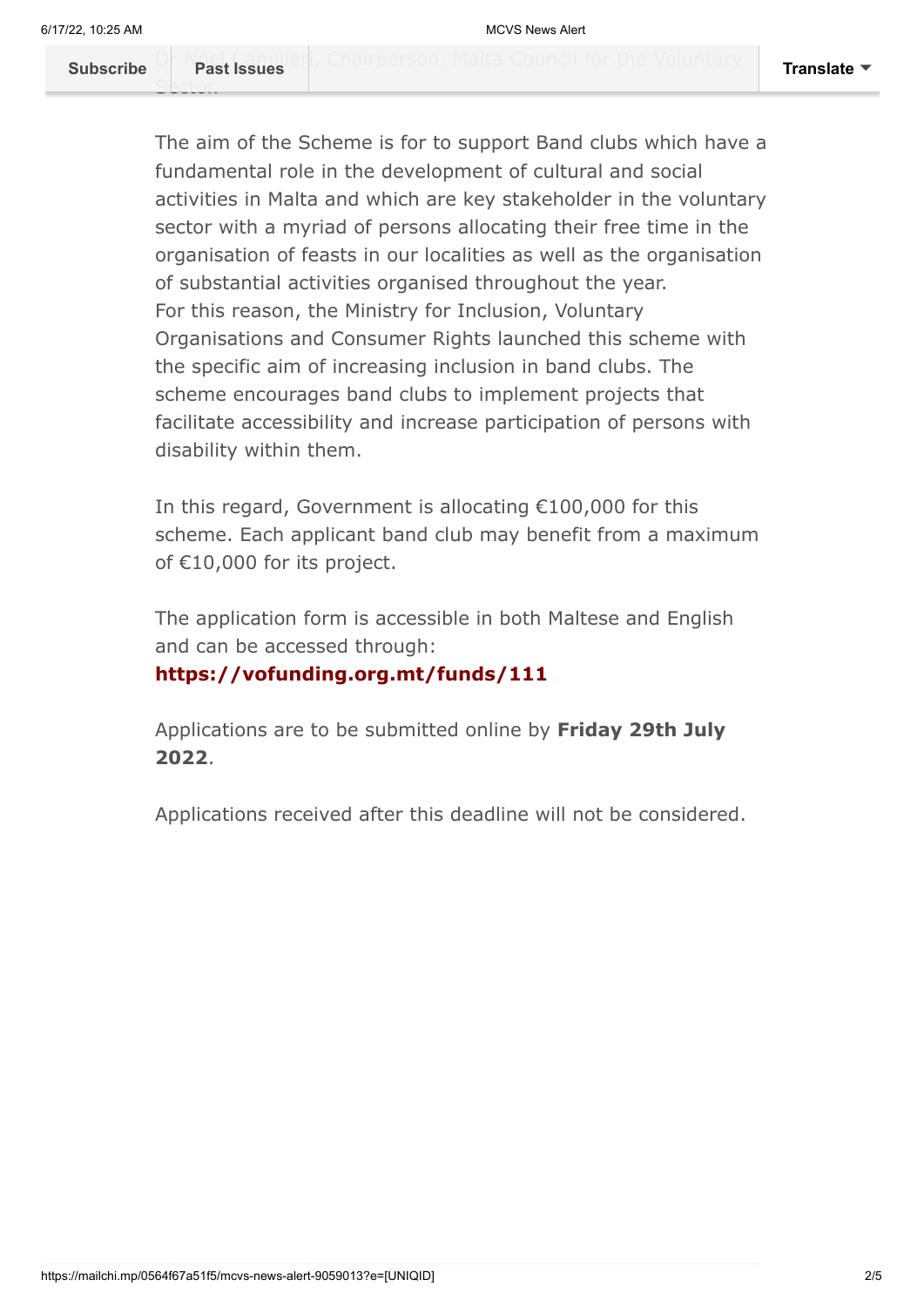| <b>Subscribe</b> | <b>Past Issues</b>                                                  | <b>Translate</b>                                                                     |
|------------------|---------------------------------------------------------------------|--------------------------------------------------------------------------------------|
|                  | <b>FUNDING</b>                                                      |                                                                                      |
|                  | <b>ENTITIES</b>                                                     |                                                                                      |
|                  | <b>Open Day</b>                                                     |                                                                                      |
|                  | <b>16th July 2022</b>                                               |                                                                                      |
|                  | Time - 9:00am - 13:00pm<br><b>Location - Volunteer Centre Rabat</b> |                                                                                      |
|                  | 22481110                                                            |                                                                                      |
|                  | mcvs.mivc@gov.mt.                                                   | <b>GOVERNMENT OF MALTA</b><br>MINISTRY FOR THE ENVIRONMENT,<br>ENERGY AND ENTERPRISE |
|                  | Malta Council for the<br><b>VOLUNTARY SECTOR</b>                    | <b>MAOCVO</b>                                                                        |
|                  |                                                                     |                                                                                      |

## **Upcoming Events**

On Saturday 16th of July MCVS shall be hosting an open day at the Rabat Volunteer Centre (Malta) between 09:00 am-01:00 pm for Voluntary Organisations to meet various fund operators.

Fund operators shall be meeting one-to-one to give information and discuss issues related to funding lines managed by each entity. Furthermore, Voluntary Organisations shall also set one-to-one meetings with the MCVS Officers and the OCVO Officers.

Interested VOs are invited to fill in the following form: **<https://forms.gle/nKUbKRq8qMD1Smua9>**. Appointments with each respective Officer will be given by MCVS and applicants shall be contacted accordingly.

Book your meeting slot preferably by Wednesday 14th July 2022 office hours.

For more information and booking contact MCVS on 22481110 or send an email to **[mcvs.mivc@gov.mt](http://mcvs.mivc@gov.mt/)**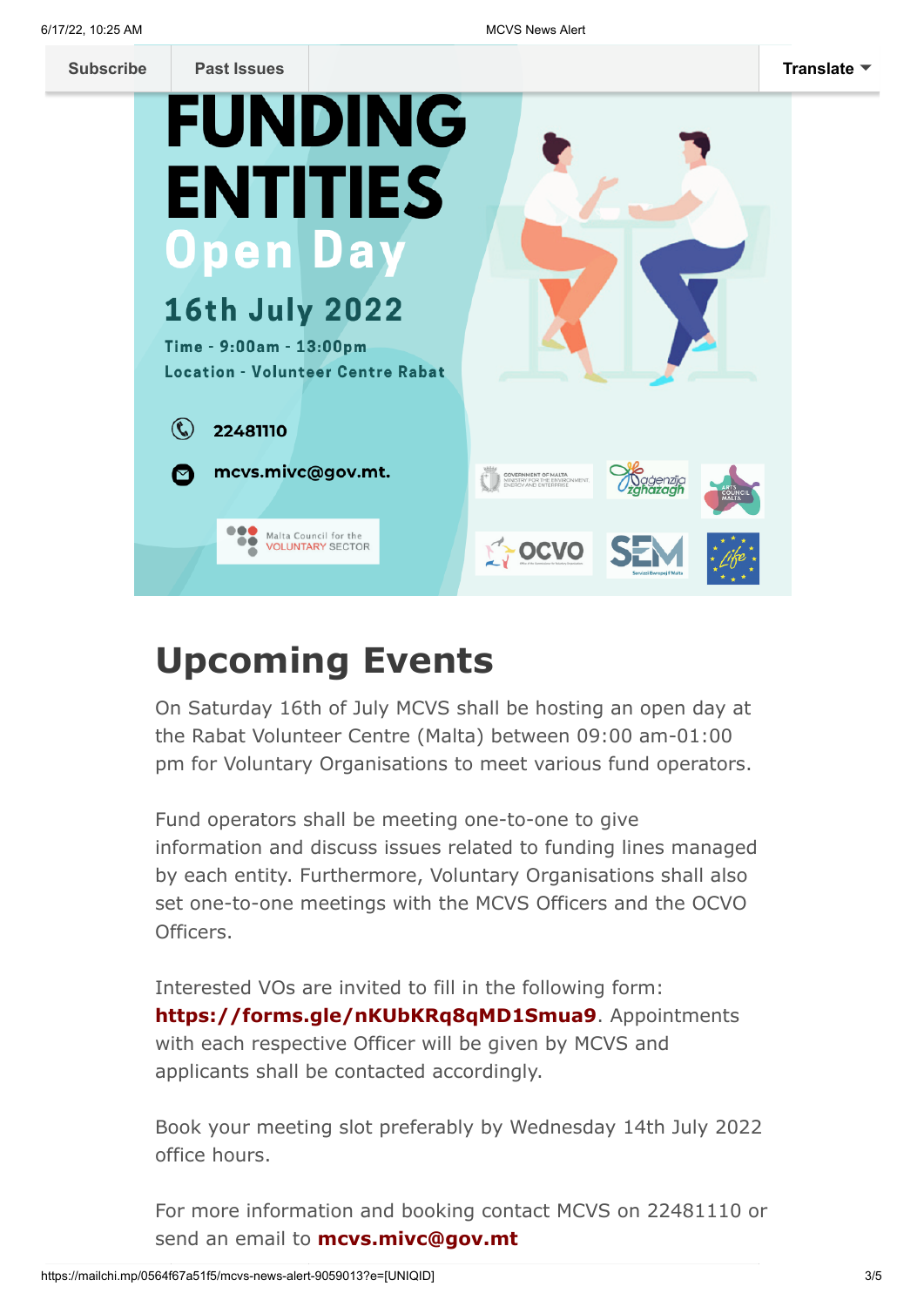[We look forward](https://us14.campaign-archive.com/home/?u=683cbfbd88de4de43adbf2d29&id=2f83d2c47d) to seeing you...



For more information contact SIS Fund Officer on 22481118 or email: martina.livori@gov.mt

#### **Upcoming Events**

#### *Small Initiatives Support Scheme (SIS) 2023*

In view of the launch of the funding applications for SIS on the 27th May 2022 and as part of our support in relation to Funding managed by MCVS, we shall be holding an online information meeting.

The online meeting shall be held on Tuesday 21st June at 10am.

Interested participants are to fill in the following form: **<https://forms.gle/yYRAFiFQpLUunxDP8>**

For more information kindly contact Ms Martina Livori by calling on 22481118 or by sending an email on **[martina.livori@gov.mt](http://martina.livori@gov.mt/)**.